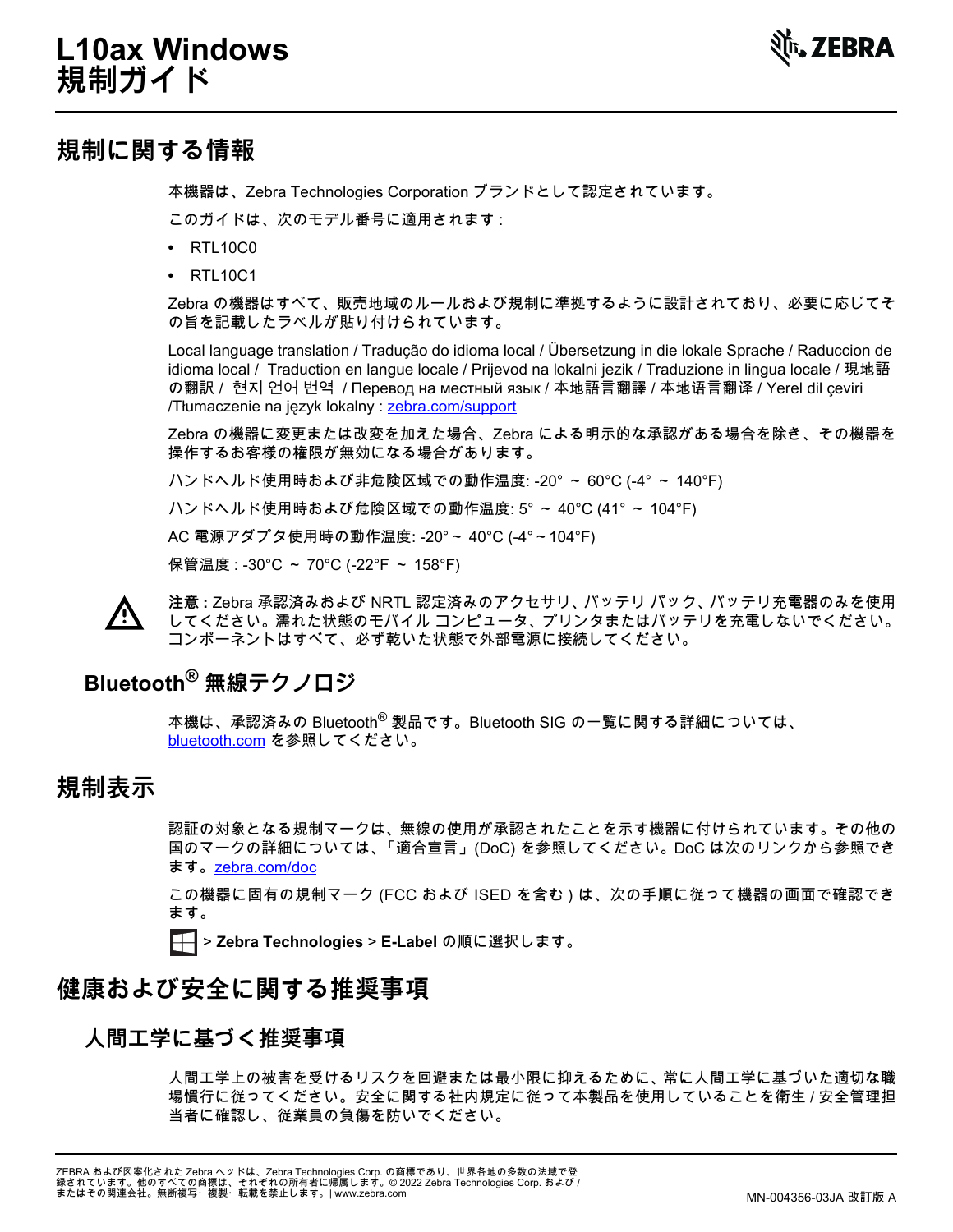### **車両への設置**

自動車の電子システム ( 安全システムなど ) が正しく取り付けられていない、または十分にシールドされ ていない場合、RF 信号の影響を受ける場合があります。この点について、車両の製造業者または販売代 理店にご確認ください。ドライバーの注意散漫を防ぐため、装置が取り付けられていることを確認してく ださい。また、車両に追加設置した機器については、その製造業者にもご確認ください。

機器は、手の届く範囲に設置してください。ユーザーが道路から視線をそらさずに操作できるようにする 必要があります。

**重要 :** 設置または使用の前に、運転中の注意散漫に関する国または地域の法律を確認してください。

#### **路上での安全**

運転に集中してください。運転時の無線機器の使用に関する各地域の法律および規制に従ってください。 無線機器業界では、運転中の無線機器 / 携帯電話の安全使用を呼びかけています。

### **使用が制限されている場所**

制限事項を遵守し、使用が制限されている場所で電気機器を使用する際のすべての標識と指示に従うことを 忘れないでください。

### **病院と航空機における安全**

**注記 :** 無線機器は、無線周波エネルギーを送信するため、医療用電子機器と航空機の操縦に影響を与える  $\mathbf{Q}^{(k)}$ 場合があります。病院、クリニック、医療施設、または航空会社のスタッフの指示に従って、無線機器の 電源を切ってください。このような指示は、電波の影響を受けやすい機器に対する干渉を防ぐためのもの です。

### **医療機器**

無線機器と、ペースメーカーや除細動器、その他の埋め込み型機器などの医療機器を併用する際は、医療 機器への干渉を防ぐため、20cm (8 インチ ) 以上離すことをお勧めします。ペースメーカー使用者は、 ペースメーカーの反対側に機器を置くか、干渉が疑われる場合は機器の電源を切ってください。

かかりつけの医師または医療機器の製造業者にお問い合わせのうえ、お使いの無線製品が医療機器に干渉 しないかどうかを確認してください。

### **無線周波放射に関するガイドライン**

# **安全に関する情報**

#### **無線周波放射の抑制 - 適切な使用**

必ず付属の取扱説明書に従って機器を操作してください。

この機器は、電磁場に人体がさらされた場合に関して、国際的に認知された標準値を満たしています。電 磁場に人体がさらされた場合の国際的情報については[、zebra.com/doc](http://www.zebra.com/doc) で Zebra の「適合宣言」 (DoC) を 参照してください。

無線周波放射に準拠するため、Zebra がテストして承認したヘッドセット、ベルト クリップ、ホルスタお よび類似のアクセサリのみを使用してください。該当する場合は、アクセサリ ガイドに記載されている手 順に従ってください。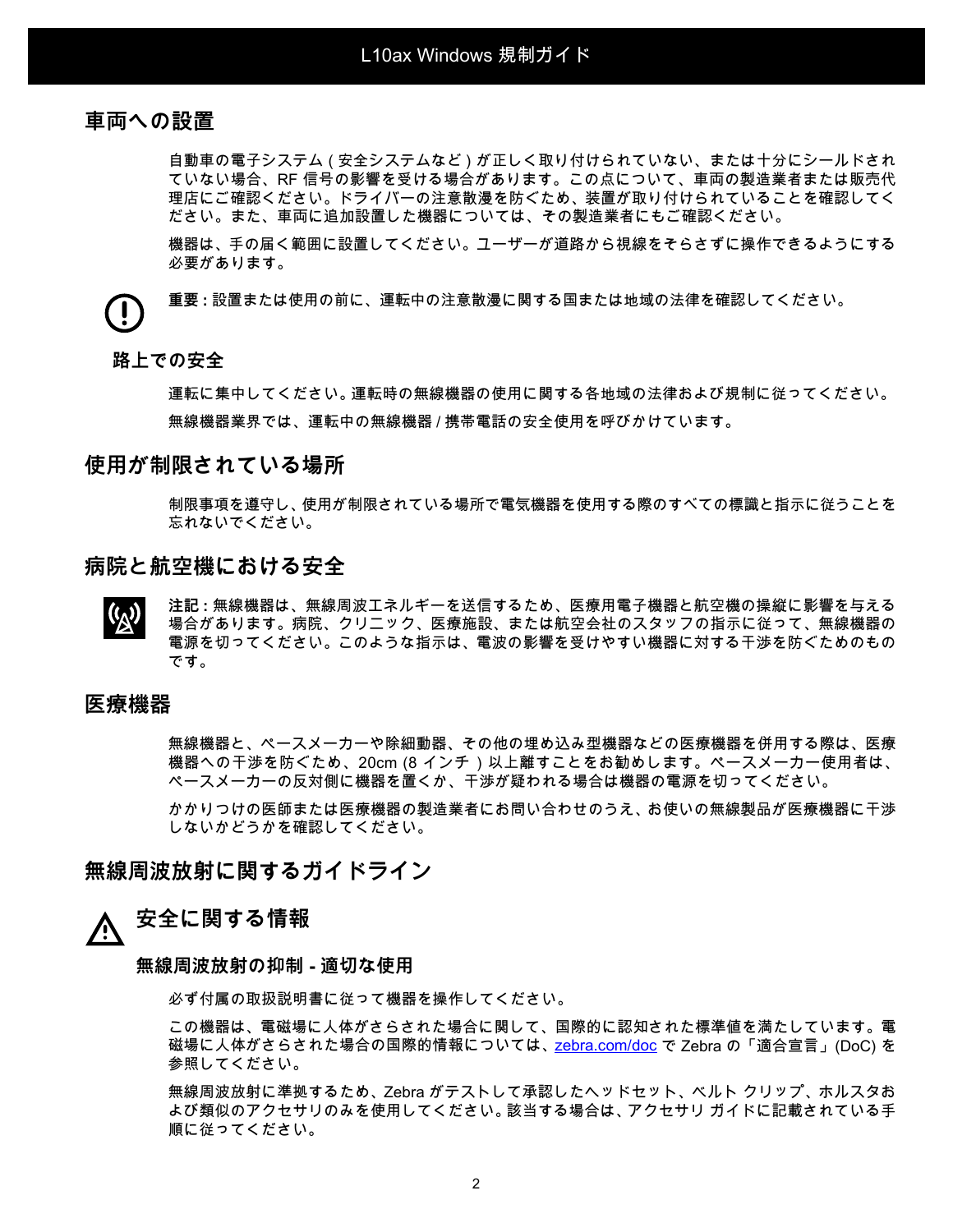サードパーティ製のベルト クリップ、ホルスタおよび類似のアクセサリは無線周波放射の準拠要件に従 っていない場合があるため、使用しないでください。

無線機器から放射される無線周波エネルギーの安全性についての詳細は、「RF exposure and assessment standards」セクション [\(zebra.com/responsibility](https://www.zebra.com/responsibility)) を参照してください。

#### **ハンドヘルドまたは身体装着機器**

無線周波放射制限値に準拠するため、この機器を使用者の体と近くの人から 0cm 以上離して使用してく ださい。

### **LED 機器**

IEC 62471:2006 および EN 62471:2008 規格で定められた 「リスク免除グループ」に分類 パルス持続時間 : 10 ミリ秒または CW (RTL10C0, RTL10C1 と SE4107)

#### **電源**

**感電の警告** : 電気定格を備えた Zebra 承認済みの、認定された ITE [LPS] 電源のみを使用してください。 これ以外の電源を使用した場合、本機器に対する承認事項はすべて無効になり、安全に使用できません。

### **バッテリと Power Pack**

この情報は、Zebra が承認したバッテリおよびバッテリを含む Power Pack に適用されます。

#### **バッテリ情報**

**注意** : 適切でないタイプのバッテリと交換すると、爆発のおそれがあります。使用済みのバッテリは、指 示に従って廃棄してください。

Zebra が認定したバッテリのみを使用してください。 バッテリ充電機能付きのアクセサリは、以下のバ ッテリ モデルでの使用が承認されています。

- **•** モデル XLBM1 (DC 7.6 V、4770 mAh)
- **•** モデル XLBE1 (DC 7.6 V、13000 mAh)

Zebra 承認済みの充電式バッテリ パックは、業界内の高基準に適合するように設計および製造されてい ます。

ただし、交換が必要になるまでのバッテリの寿命や保管期間には制限があります。バッテリ パックの実際 の寿命は、温度や極端な環境条件および激しい落下など、さまざまな要因に影響されます。

バッテリを 6 か月以上保管する場合、バッテリの総合的な品質に修復不能な劣化が生じる可能性があり ます。バッテリを保管する場合は、容量の低下や金属部品の錆び、液漏れを防ぐため、半分ほどの充電量 にし、機器から取り外して、乾いた涼しい場所で保管してください。バッテリを 1 年以上保管する場合 は、1 年に 1 回以上充電レベルを確認し、半分まで充電してください。

駆動時間が極端に短くなった場合は、新しいバッテリに交換してください。

**•** Zebra のバッテリには、標準で 1 年間の保証期間が設定されています。これは、個別に購入した場合 でも、ホスト機器に付属している場合でも同様です。Zebra バッテリの詳細については、次の Web サ イトを参照してください[。zebra.com/batterydocumentation](https://zebra.com/batterydocumentation) 。この Web サイトで 『Battery Best Practices』リンクを選択します。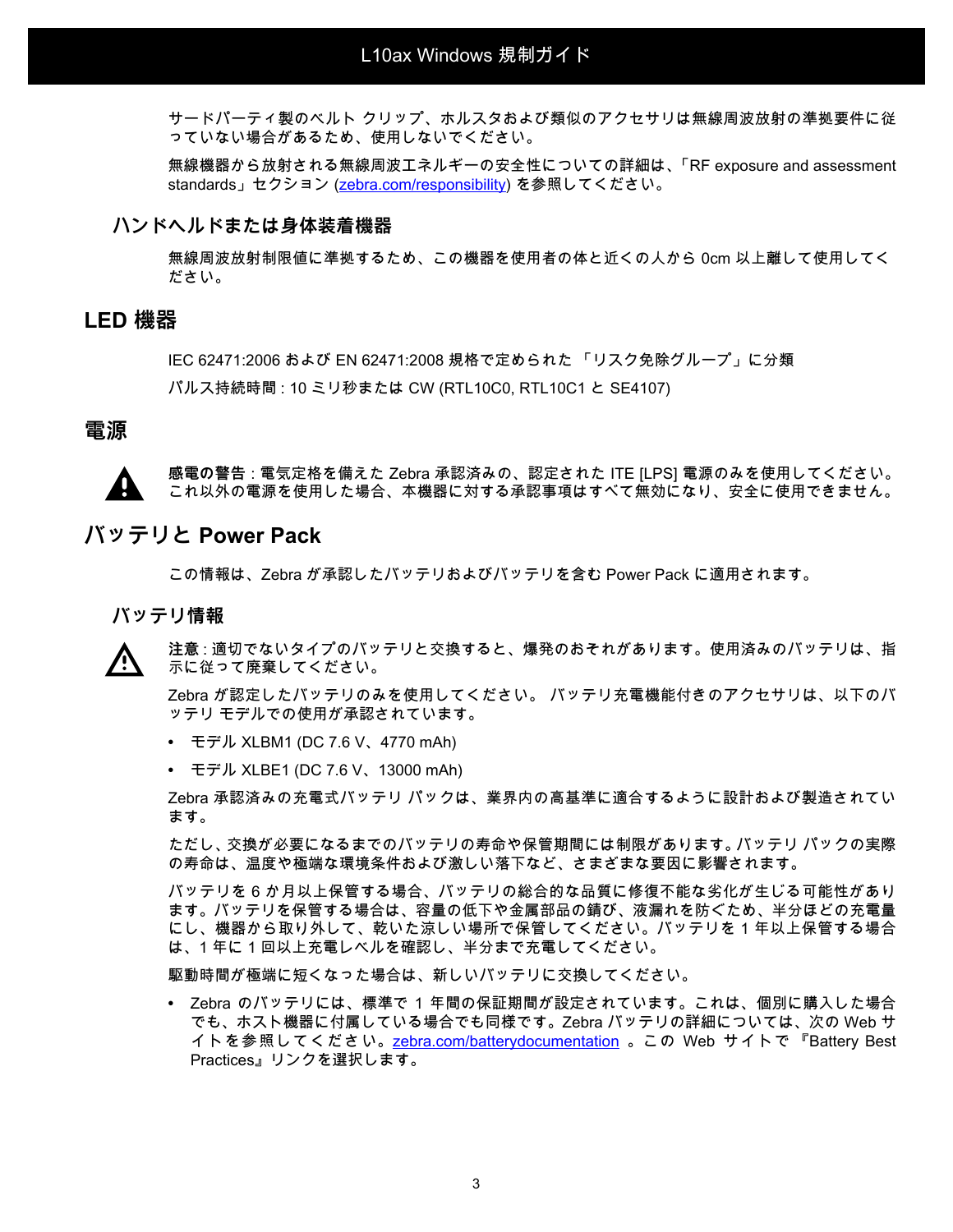**バッテリの安全に関するガイドライン**

**重要** - 安全上の注意 - これらの指示に従ってください

**警告 –** 本製品を使用する際は、次を含む基本的な安全上の注意に常に従う必要があります。

機器を充電する場所には埃が溜まらないようにしてください。また、近くに可燃性の物質や薬品を置かな いでください。業務環境以外で機器を充電する場合は、特に細心の注意を払ってください。

- **•** 本製品を使用する前に、すべての指示をお読みください。
- **•** バッテリの使用、保管、および充電については、ユーザー ガイドに記載されているガイドラインに 従ってください。
- **•** バッテリを正しく使用しないと、火災、爆発、またはその他の事故の原因となる場合があります。
- **•** モバイル機器バッテリを充電する場合は、バッテリと充電器の温度を以下に保つ必要があります。 0°C および +40°C (+32°F および +104°F).
- **•** 互換性のないバッテリや充電器は使用しないでください。互換性のないバッテリまたは充電器を使用 すると、火災、爆発、液漏れ、またはその他の事故が生じる可能性があります。バッテリまたは充電 器の互換性についてのご質問は、Zebra サポートにお問い合わせください。
- **•** 分解または外殻を開くこと、粉砕、屈曲または変形、穿孔、切断を行わないでください。破損または 改造されたバッテリは予期せぬ動作を起こし、火災、爆発、または負傷の危険性が発生する可能性があ ります。
- **•** バッテリ駆動式の機器を硬い地面に落として強い衝撃を与えると、バッテリがオーバーヒートする原 因になることがあります。
- **•** バッテリをショートさせたり、金属や導電性の物体をバッテリ端子に接触させたりしないでくださ い。
- **•** 改造、分解、再加工、バッテリ内部への異物の挿入、水、雨、雪やその他の液体への浸漬や暴露、ま たは火、爆発あるいはその他の危険物への暴露をしないでください。
- **•** 駐車中の車両内、またはラジエータなどの熱源の近くなど、高温になる可能性のある場所あるいはそ の近くに、機器を放置または保管しないでください。バッテリを電子レンジや乾燥機に入れないでく ださい。
- **•** 負傷の危険性を減らすために、子供の近くで使用する際は厳重な監督が必要です。
- **•** 使用済みの充電式バッテリは、現地の規制に従ってすみやかに廃棄してください。
- **•** バッテリを廃棄するときは焼却しないでください。100°C (212°F) を超える温度にさらすと、爆発の おそれがあります。
- **•** バッテリを飲み込んだ場合は、ただちに医師の診断を受けてください。
- **•** バッテリが液漏れした場合は、漏れた液体が皮膚や目に触れないようにしてください。触れてしまっ た場合は、接触部位を大量の水で洗い流し、医師の診断を受けてください。
- **•** 機器またはバッテリの破損が疑われる場合は、Zebra サポートに検査を依頼してください。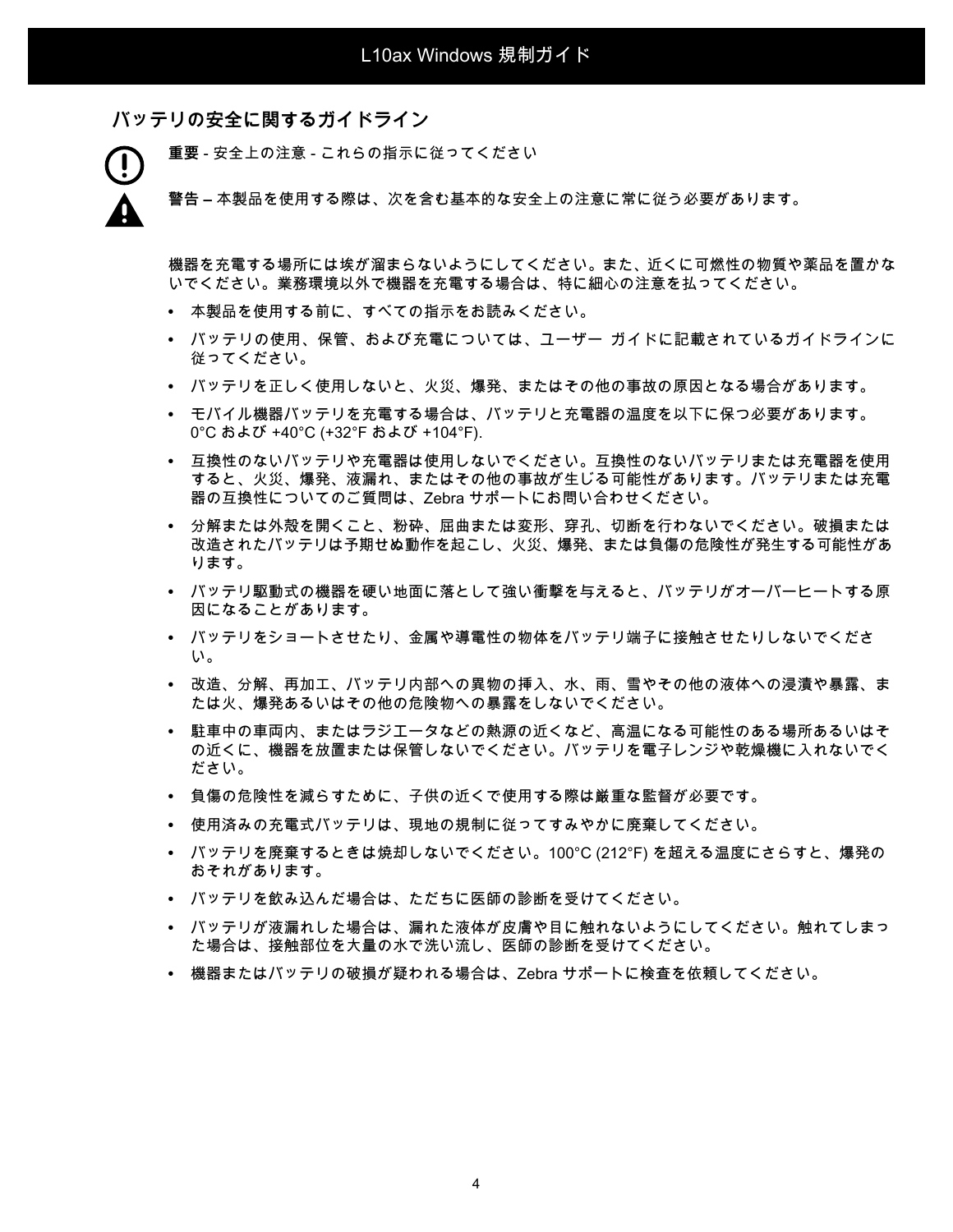# **マークと欧州経済地域 (EEA)**

#### **準拠の声明**

Zebra は、本無線機器が欧州議会および欧州委員会の指令 2014/53/EU および 2011/65/EU に準拠するこ とを宣言します。

EEA 諸国内の無線機器使用に関する制限は、EU の 「適合宣言」の付録 A に記載されています。EU の 「適合宣言」の全文は、次のインターネット アドレスで参照できます[。zebra.com/doc](http://www.zebra.com/doc)

EU Importer : Zebra Technologies B.V

Address: Mercurius 12, 8448 GX Heerenveen, Netherlands

#### **電気電子機器の廃棄処理規制 (WEEE)**

EU 及び英国のお客様の場合:製品寿命に達した製品の場合は、次のリンクからリサイクル / 廃棄につい て参照してください。[zebra.com/weee](https://www.zebra.com/weee)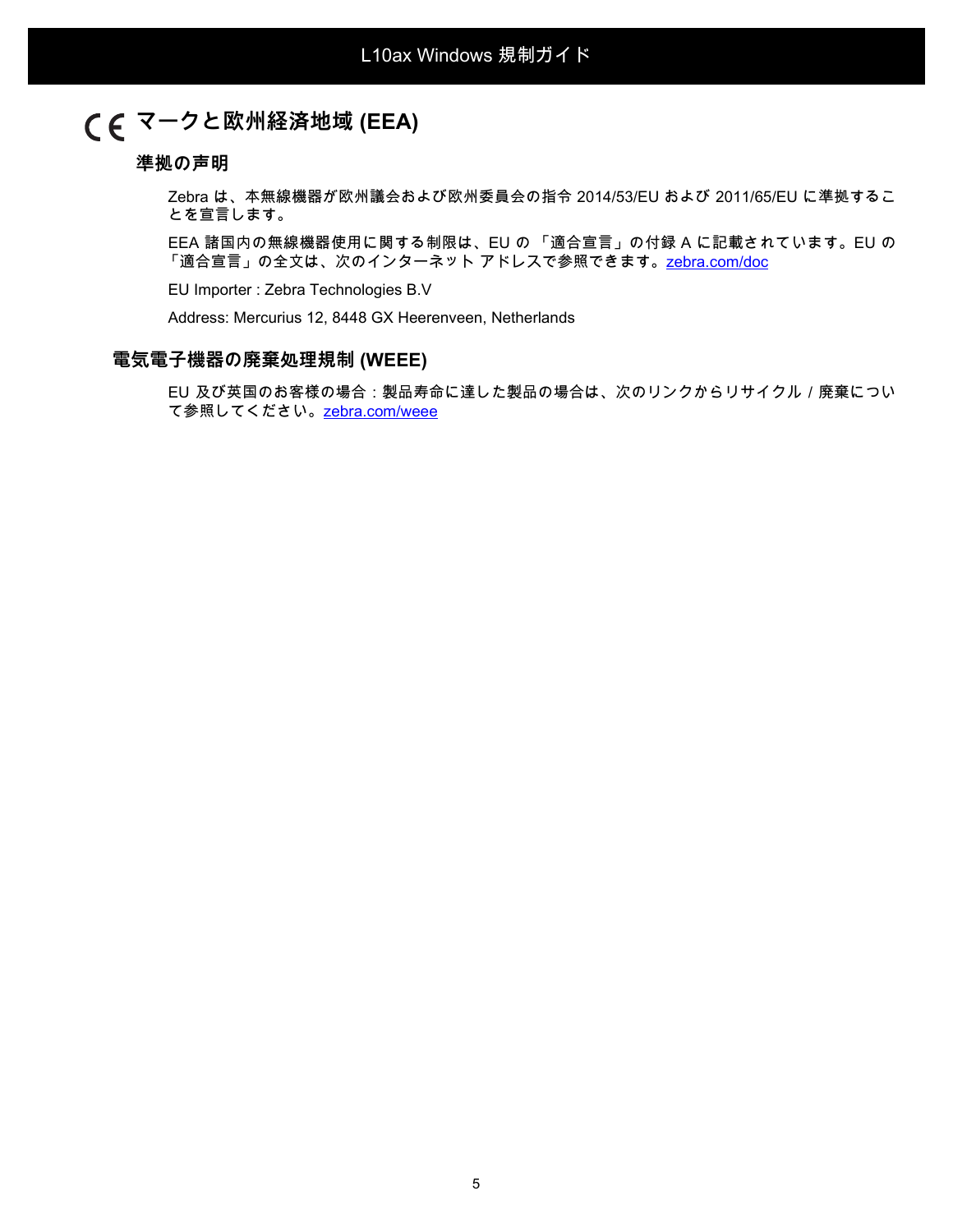# **United States and Canada Regulatory**

### **Radio Frequency Interference Notices**

This device complies with Part 15 of the FCC Rules. Operation is subject to the following two conditions: (1) this device may not cause harmful interference, and (2) this device must accept any interference received including interference that may cause undesired operation.



**NOTE:** This equipment has been tested and found to comply with the limits for a Class B digital device, pursuant to Part 15 of the FCC rules.These limits are designed to provide reasonable protection against harmfulb interference in a residential installation. This equipment generates, uses and can radiate radio frequency energy and, if not installed and used in accordance with the instructions, may cause harmful interference to radio communications. However, there is no guarantee that interference will not occur in a particular installation. If this equipment does cause harmful interference to radio or television reception, which can be determined by turning the equipment off and on, the user is encouraged to try to correct the interference by one or more of the following measures:

- **•** Reorient or relocate the receiving antenna.
- **•** Increase the separation between the equipment and receiver.
- **•** Connect the equipment into an outlet on a circuit different from that to which the receiver is connected.
- **•** Consult the dealer or an experienced radio/TV technician for help.

### **Radio Frequency Interference Requirements – Canada**

Innovation, Science and Economic Development Canada ICES-003 Compliance Label: CAN ICES-3 ([B])/NMB-3([B])

This device complies with Innovation, Science and Economic Development Canada's licence-exempt RSSs. Operation is subject to the following two conditions: (1) This device may not cause interference; and (2) This device must accept any interference, including interference that may cause undesired operation of the device.

L'émetteur/récepteur exempt de licence contenu dans le présent appareil est conforme aux CNR d'Innovation, Sciences et Développement économique Canada applicables aux appareils radio exempts de licence. L'exploitation est autorisée aux deux conditions suivantes : (1) l'appareil ne doit pas produire de brouillage, et (2) l'utilisateur de l'appareil doit accepter tout brouillage radio électrique subi même si le brouillage est susceptible d'en compromettre le fonctionnement.

This device is restricted to indoor use when operating in the 5150 to 5350 MHz frequency range.

Lorsqu'il fonctionne dans la plage de fréquences 5 150- 5350 MHz, cet appareil doit être utilisé exclusivement en extérieur.

### **RF Exposure Requirements - FCC and ISED**

The FCC has granted an Equipment Authorization for this device with all reported SAR levels evaluated in compliance with the FCC RF emission guidelines. SAR information on this device is on file with the FCC and can be found under the Display Grant section of [fcc.gov/oet/ea/fccid](http://www.fcc.gov/oet/ea/fccid).

To satisfy RF exposure requirements, this device must operate with a minimum separation distance of 0 cm or more from a user's body and nearby persons.

Pour satisfaire aux exigences d'exposition aux RF, cet appareil doit fonctionner à une distance minimale de séparation de 0 cm ou plus du corps de l'utilisateur et des personnes à proximité.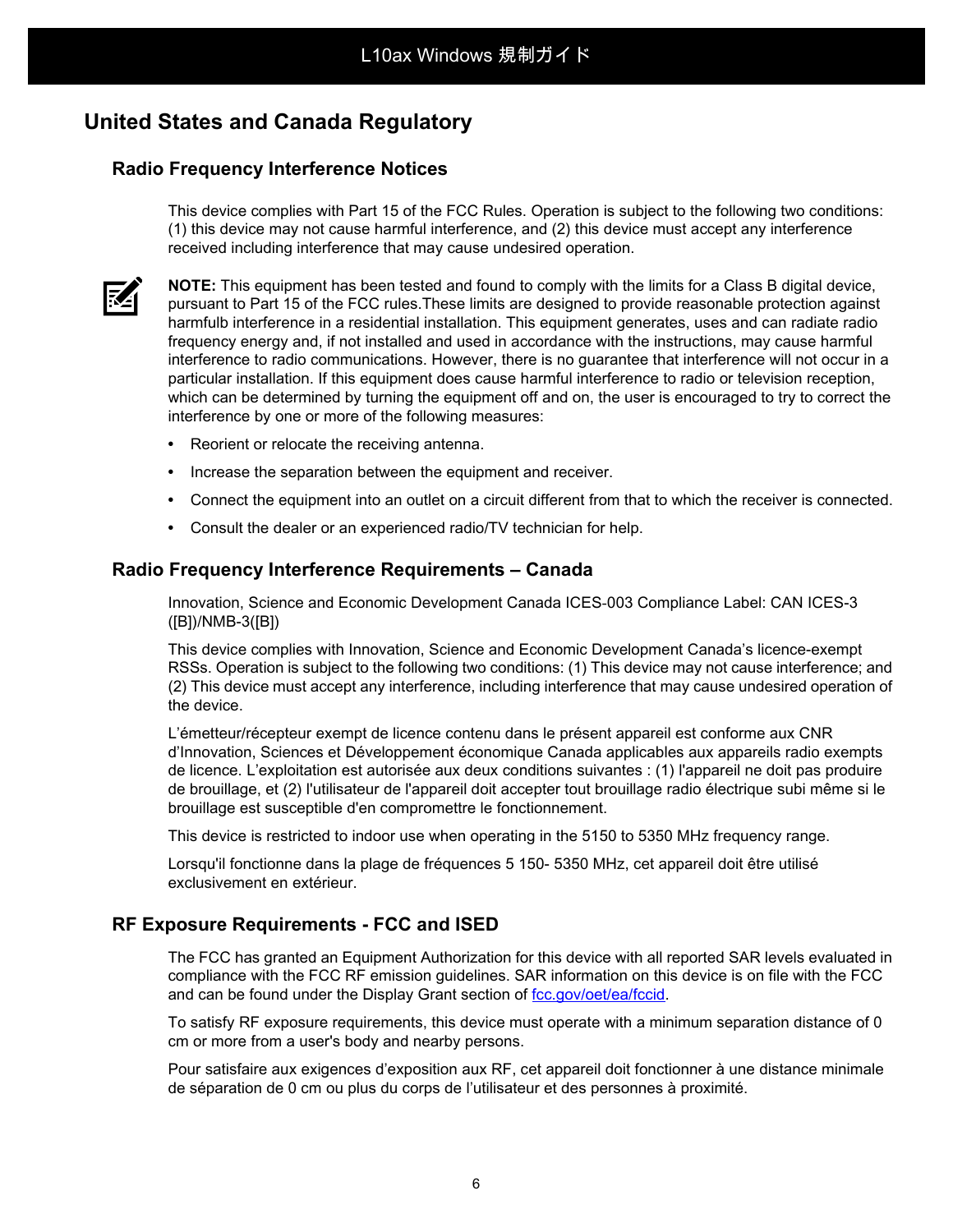#### **Hotspot Mode**

To satisfy RF exposure requirements in hotspot mode, this device must operate with a minimum separation distance of 1.0 cm or more from a user's body and nearby pesons.

Pour satisfaire aux exigences d'exposition aux RF en mode points d'accès sans fil, cet appareil doit fonctionner à une distance minimale de 1,0 cm du corps de l'utilisateur et des personnes à proximité.

#### **Remote and Standalone Antenna Configurations**

To comply with FCC/ISED RF exposure requirements, antennas that are mounted externally at remote locations or operating near users at stand-alone desktop or similar configurations must operate with a minimum separation distance of 0 cm from the user or nearby persons.

La conformité aux normes d'exposition RF établies par les organismes FCC/ISED exige une distance minimale de 0 cm entre l'antenne et l'utilisateur ou toute personne à proximité lorsque celle-ci est installée à l'extérieur ou lorsqu'elle est placée sur un bureau ou dans une configuration similaire.

#### **Co-located Statement**

To comply with FCC RF exposure compliance requirement, the antenna used for this transmitter must not be co-located (within 20 cm) or operating in conjunction with any other transmitter/antenna except those already approved in this filling.

#### **Hotspot ISED Notice**

When operating in hotspot mode, this device is restricted to indoor use when operating in the 5150 - 5350 MHz frequency range.

En mode de connexion partagée (hotspot), l'utilisation de cet appareil doit se faire exclusivement en extérieur lorsqu'il fonctionne dans la plage de fréquences 5 150 - 5 350 MHz.

The maximum antenna gain permitted for devices in the bands 5250 - 5350 MHz, 5470 - 5725 MHz and 5725 - 5850 MHz shall be such that the equipment still complies with the Effective Isotropic Radiated Power (EIRP) limit.

Le gain maximal d'antenne autorisé pour les appareils fonctionnant dans les bandes de fréquences 5 250 - 5 350 MHz, 5 470 - 5 725 MHz et 5 725 - 5 850 MHz doit être tel que l'équipement respecte toujours la limite de puissance isotrope rayonnée équivalente (PIRE).

### **UL Listed Products with GPS**

Underwriters Laboratories Inc. (UL) has not tested the performance or reliability of the Global Positioning System (GPS) hardware, operating software, or other aspects of this product. UL has only tested for fire, shock, or casualties as outlined in UL's Standard(s) for Safety for Information Technology Equipment. UL Certification does not cover the performance or reliability of the GPS hardware and GPS operating software. UL makes no representations, warranties, or certifications whatsoever regarding the performance or reliability of any GPS related functions of this product.

### **Marquage UL des produits équipés d'un GPS**

Les tests menés par Underwriters Laboratories Inc. (UL) ne portent ni sur les performances, ni sur la fiabilité du matériel et du logiciel d'exploitation du GPS (Global Positioning System), ni sur tout autre aspect de ce produit. UL a uniquement testé la résistance au feu, aux chocs et aux sinistres, comme le définit la norme UL60950-1 relative à la sécurité des matériels de traitement de l'information. La certification UL ne couvre ni les performances, ni la fiabilité du matériel et du logiciel d'exploitation GPS. UL ne formule aucune déclaration, ni ne délivre aucune garantie ni aucun certificat concernant les performances et la fiabilité des fonctions GPS de ce produit.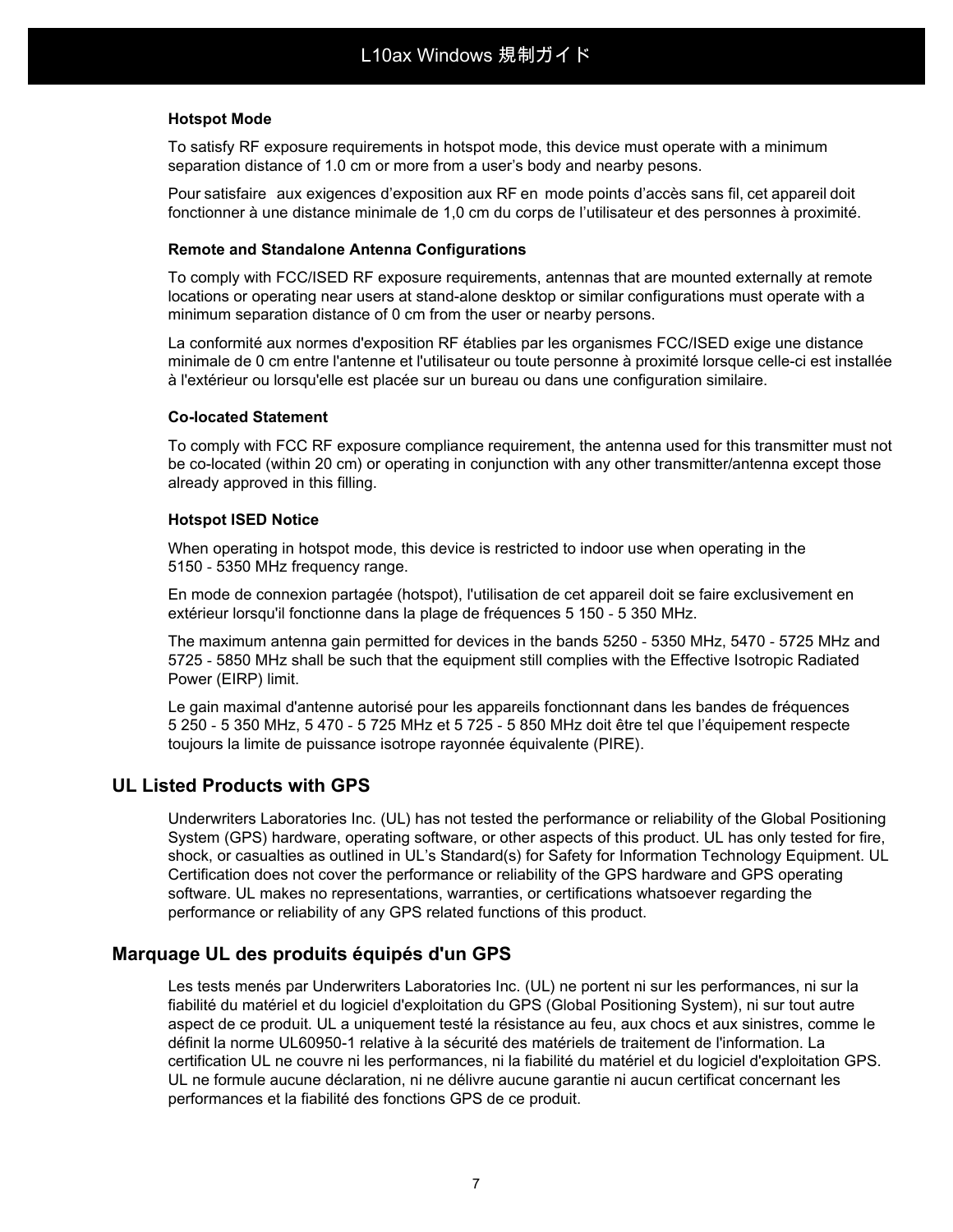### **Hazardous Locations**

#### **Class 1 Div 2 Product Regulatory Information**

The following regulatory statements apply only to the Class 1 Div 2 products. The Class 1 Div 2 products are marked UL Listed 3JDT.

#### **Installation and Operating Instructions**

An installation manual shall be provided with each unit to direct the user on proper installation and operation of the device.

The warning and caution marking should be provided in English and French for Canadian Certification.

- **1.** SUITABLE FOR USE IN CLASS I, DIVISION 2, GROUPS A, B, C AND D HAZARDOUS LOCATIONS, OR NONHAZARDOUS LOCATIONS ONLY.
- **2.** WARNING EXPLOSION HAZARD External Connections (Audio port, USB ports, USB type-C port, HDMI port, Docking Connectors, Antenna pass-through ports and optional RS-232 port) are not to be used in a Hazardous Location.
- **3.** WARNING EXPLOSION HAZARD Tablet PC is to be only powered from the battery pack while in Hazardous Locations. Power adapter is not certified to use in Hazardous Locations and not to be used in Hazardous Locations.
- **4.** WARNING EXPLOSION HAZARD BATTERY MUST ONLY BE CHANGED/CHARGED IN AN AREA KNOWN TO BE NON-HAZARDOUS.
- **5.** WARNING EXPLOSION HAZARD. Micro SD card slot, SIM card slot, Battery Pack, DO NOT REMOVE OR REPLACE WHILE CIRCUIT IS LIVE UNLESS THE AREA IS FREE OF IGNITIBLE CONCENTRATIONS.

#### **Informations réglementaires sur les produits de classe 1, division 2**

Les déclarations réglementaires suivantes ne s'appliquent qu'aux produits de classe 1, division 2. Les produits Class 1 Div 2 sont marqués UL Listed 3JDT.

#### **Instructions d'installation et d'utilisation**

Un manuel d'installation est fourni avec chaque appareil pour aider l'utilisateur à bien l'installer et l'utiliser.

Les symboles de mise en garde et d'avertissement doivent être indiqués en anglais et en français pour être conformes à la certification canadienne.

- **1.** CONVIENT À UNE UTILISATION DANS LES EMPLACEMENTS DANGEREUX DE CLASSE I, DIVISION 2, GROUPES A, B, C ET D, OU DANS LES EMPLACEMENTS NON DANGEREUX SEULEMENT.
- **2.** AVERTISSEMENT RISQUE D'EXPLOSION les connexions externes (port audio, ports USB, port USB de type C, port HDMI, connecteurs de station d'accueil, ports d'antenne passe-système et port RS-232 facultatifs) ne doivent pas être utilisées dans un emplacement dangereux.
- **3.** AVERTISSEMENT RISQUE D'EXPLOSION la tablette électronique doit être uniquement alimentée à partir des blocs-batteries lorsqu'elle est utilisée dans un emplacement dangereux. L'adaptateur d'alimentation n'est pas certifié pour une utilisation dans les emplacements dangereux et ne doit pas être utilisé dans les emplacements dangereux.
- **4.** AVERTISSEMENT RISQUE D'EXPLOSION LA BATTERIE DOIT ÊTRE REMPLACÉE OU CHARGÉE UNIQUEMENT DANS UN ENDROIT JUGÉ NON DANGEREUX.
- **5.** AVERTISSEMENT RISQUE D'EXPLOSION. Fente pour carte Micro SD, fente pour carte SIM, bloc-batteries, NE PAS RETIRER OU REMPLACER PENDANT QUE LE CIRCUIT EST ACTIVÉ, À MOINS QUE LA ZONE NE SOIT EXEMPTE DE SOURCES INFLAMMABLES.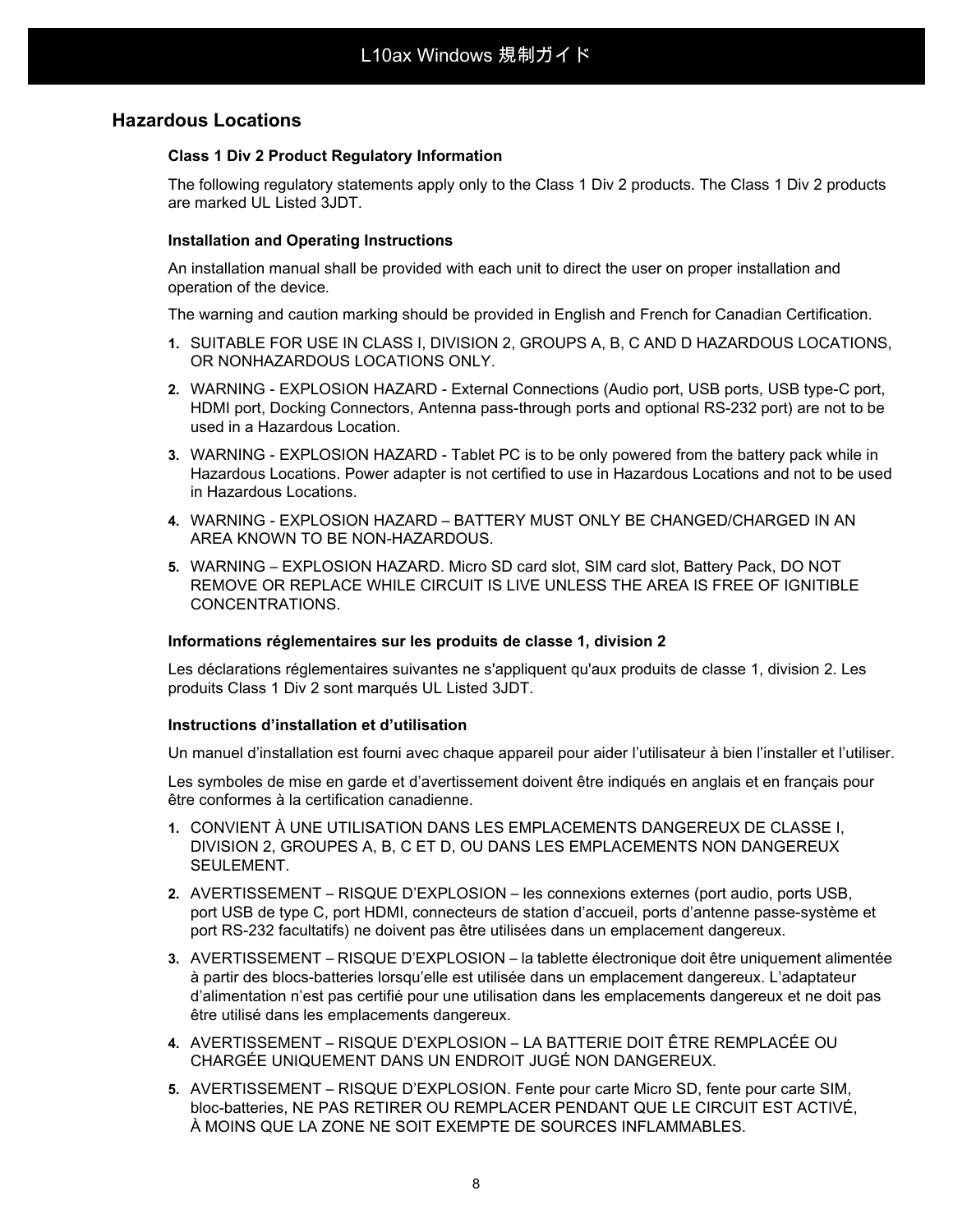# **中国**

通过访问以下网址可下载当地语言支持的产品说明书 [zebra.com/support](http://www.zebra.com/support) 确认进网标贴和证书真伪可查询网址 : [tenaa.com.cn/.](https://www.teena.com.cn/) 锂电池安全警示语 :



警告:请勿拆装,短路,撞击,挤压或者投入火中

⁄^

注意:如果电池被不正确型号替换,或出现鼓胀,会存在爆炸及其他危险

请按说明处置使用过的电池

电池浸水后严禁使用

如果配套使用外部电源适配器,请确保其已通过 CCC 认证

(一) 符合 " 微功率短距离无线电发射设备目录和技术要求 " 的具体条款和使用场景,采用的天线类型和性 能,控制、调整及开关等使用方法;

(二)不得擅自改变使用场景或使用条件、扩大发射频率范围、加大发射功率 (包括额 外加装射频功率 放大器),不得擅自更改发射天线;

(三)不得对其他合法的无线电台 (站)产生有害干扰,也不得提出免受有害干扰保护;

(四)应当承受辐射射频能量的工业、科学及医疗 (ISM)应用设备的干扰或其他合法的无线电台 (站) 干扰;

(五)如对其他合法的无线电台 (站)产生有害干扰时,应立即停止使用,并采取措施消除干扰后方可继 续使用;

(六)在航空器内和依据法律法规、国家有关规定、标准划设的射电天文台、气象雷达站、卫星地球站 (含测控、测距、接收、导航站)等军民用无线电台 (站)、机场等的电磁环境保护区域内使用微功率设 备,应当遵守电磁环境保护及相关行业主管部门的规定;

(七)禁止在以机场跑道中心点为圆心、半径 5000 米的区域内使用各类模型遥控器;

(八)有关支持的工作环境条件,请参阅本指南的最高工作温度以及电池信息和电源信息部分。

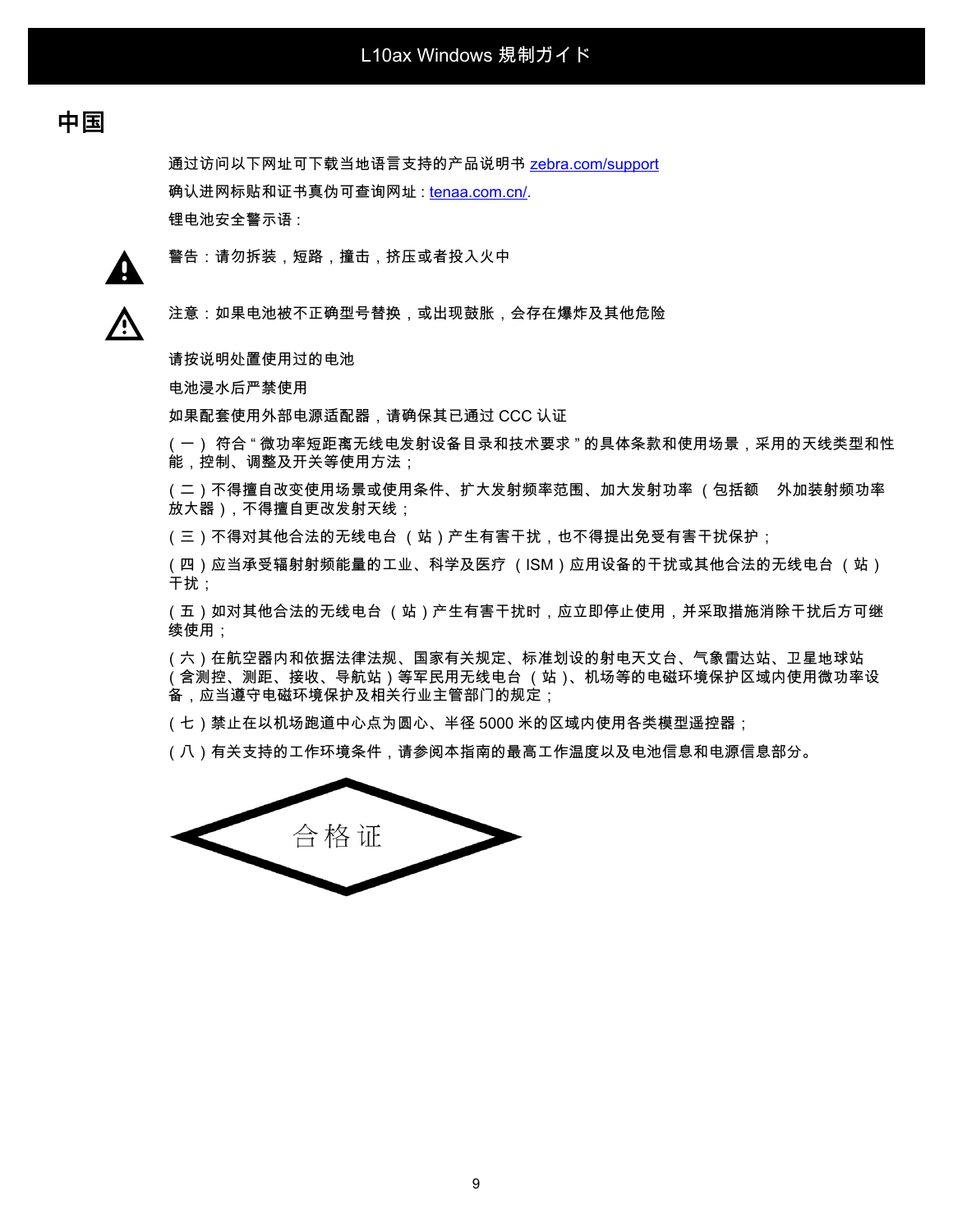# **产品中有害物质的名称及含量**

| 部件名称 (Parts)                                                                                  | 铅 (Pb)   | 汞(Hg)    | 镉(Cd)    | 六价铬<br>(Cr(VI)) | 多溴联苯<br>(PBB) | 多溴二苯醚<br>(PBDE) |  |  |
|-----------------------------------------------------------------------------------------------|----------|----------|----------|-----------------|---------------|-----------------|--|--|
| 金属部件 (Metal Parts)                                                                            | X        | O        | O        | O               | O             | $\circ$         |  |  |
| 电路模块 (Circuit Modules)                                                                        | X        | $\Omega$ | $\Omega$ | $\Omega$        | $\Omega$      | $\circ$         |  |  |
| 电缆及电缆组件 (Cables and Cable<br>Assemblies)                                                      | $\Omega$ | $\Omega$ | $\Omega$ | $\Omega$        | $\Omega$      | $\circ$         |  |  |
| 塑料和聚合物部件 (Plastic and<br><b>Polymeric Parts)</b>                                              | $\Omega$ | $\Omega$ | $\Omega$ | $\Omega$        | $\circ$       | $\circ$         |  |  |
| 光学和光学组件 (Optics and Optical<br>Components)                                                    | $\Omega$ | $\Omega$ | $\Omega$ | $\Omega$        | $\circ$       | $\Omega$        |  |  |
| 电池 (Batteries)                                                                                | O        | $\Omega$ | $\Omega$ | $\Omega$        | O             | $\circ$         |  |  |
| 外部电源 (Ext. Pwr Sply)                                                                          | O        | O        | O        | O               | O             | $\circ$         |  |  |
| 本表格依据 SJ/T 11364 的规定编制。                                                                       |          |          |          |                 |               |                 |  |  |
| O: 表示该有害物质在该部件所有均质材料中的含量均在 GB/T 26572 规定的限量要求以下。                                              |          |          |          |                 |               |                 |  |  |
| X: 表示该有害物质至少在该部件的某一均质材料中的含量超出 GB/T 26572 规定的限量要求。( 企业可在此处 , 根据实际情况对<br>上表中打 "×" 的技术原因进行进一步说明。 |          |          |          |                 |               |                 |  |  |

# **Colombia**

Señor usuario, la siguiente información se entrega de conformidad con lo establecido en el Régimen de protección de los derechos de los usuarios, expedido por la Comisión de Regulación de Comunicaciones.

Recomendaciones de uso:

- **1.** Utilice siempre que pueda dispositivos manos libres.
- **2.** Evite utilizar el equipo mientras conduce un vehículo.
- **3.** En caso que el teléfono sea utilizado por niños, ancianos, mujeres embarazadas y población inmunocomprometida, consulte a su médico y el manual del equipo.
- **4.** Si usted utiliza algún dispositivo electrónico de uso médico, asegúrese que el mismo esté protegido contra las ondas de radiofrecuencia externas.
- **5.** Apague su teléfono en lugares tales como: hospitales, centros de salud, aviones, estaciones de suministro de combustible, en presencia de gases explosivos y lugares donde se realizan explosiones.
- **6.** Evite que terceros hagan uso de su teléfono para prevenir la implantación de dispositivos como programas espías (spyware) o identificadores ocultos, que atentan contra la seguridad de la información contenida en el mismo.

# **Евразийский Таможенный Союз (EAC)**

Данный продукт соответствует требованиям знака EAC.

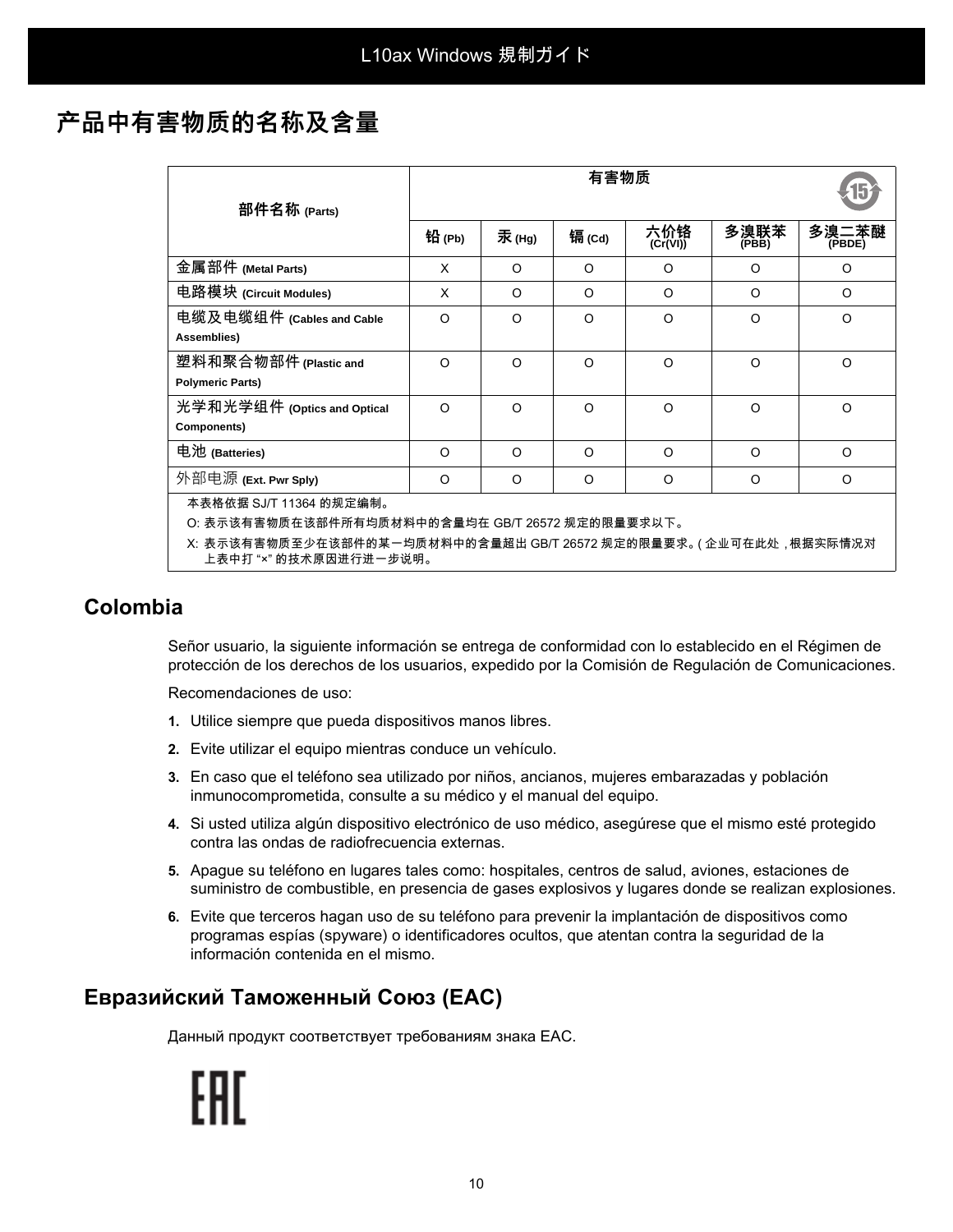## **France**

Cet appareil a été testé et déclaré conforme aux limites applicables d'exposition aux radiofréquences (RF).

Le débit d'absorption spécifique (DAS) local quantifie l'exposition de l'utilisateur aux ondes électromagnétiques de l'équipement concerné.

Les valeurs DAS les plus élevées sont disponibles sur la déclaration de conformité (DoC) disponible sur: [zebra.com/doc.](http://www.zebra.com/doc)

## **México**

La operación de este equipo está sujeta a las siguientes dos condiciones: (1) es posible que este equipo o dispositivo no cause interferencia perjudicial y (2) este equipo o dispositivo debe aceptar cualquier interferencia, incluyendo la que pueda causar su operación no deseada.

# **臺灣**

低功率電波輻射性電機管理辦法

取得審驗證明之低功率射頻器材,非經核准,公司、商號或使用者均不得擅自變更頻率、加大功率或變更 原設計之特性及功能。

低功率射頻器材之使用不得影響飛航安全及干擾合法通信;經發現有干擾現象時,應立即停用,並改善至 無干擾時方得繼續使用。

前述合法通信,指依電信管理法規定作業之無線電通信。低功率射頻器材須忍受合法通信或工業、科學及 醫療用電波輻射性電機設備之干擾。

應避免影響附近雷達系統之操作

公司資訊

台灣斑馬科技股份有限公司 / 台北市信義區松高路 9 號 13 樓



行政院環保署 (EPA) 要求乾電池製造或進口商,需依廢棄物清理法第 15 條之規定,於販 售、贈送或促銷的電池上標示回收標誌。請聯絡合格的台灣回收廠商,以正確棄置電池。

「廢電池請回收」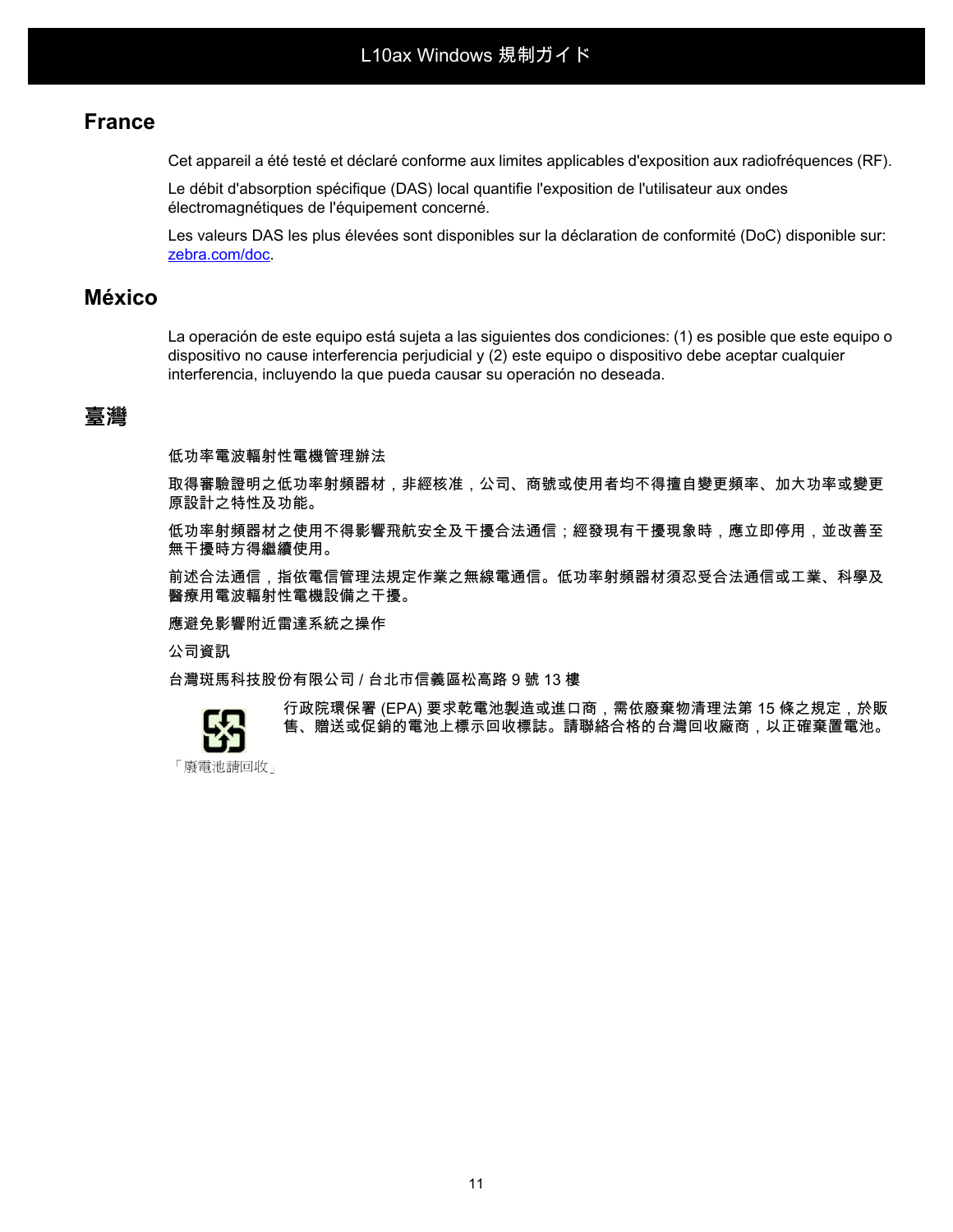### **限用物質含有情況標示聲明書**

| 設備名稱 : 平板電腦                                                                                                                                                                                                                                                                                                               |            |          | 型號 (型式): RTL10C0, RTL10C1 |          |          |          |  |  |  |
|---------------------------------------------------------------------------------------------------------------------------------------------------------------------------------------------------------------------------------------------------------------------------------------------------------------------------|------------|----------|---------------------------|----------|----------|----------|--|--|--|
| 單元                                                                                                                                                                                                                                                                                                                        | 限用物質及其化學符號 |          |                           |          |          |          |  |  |  |
|                                                                                                                                                                                                                                                                                                                           | 鉛          | 汞        | 鎘                         | 六價鉻      | 多溴聯苯     | 多溴二苯醚    |  |  |  |
| 印刷電路板及電子組件                                                                                                                                                                                                                                                                                                                |            | $\Omega$ | $\Omega$                  | $\Omega$ | $\Omega$ | $\circ$  |  |  |  |
| 金屬零件                                                                                                                                                                                                                                                                                                                      | O          | $\Omega$ | O                         | $\Omega$ | $\Omega$ | $\Omega$ |  |  |  |
| 電纜及電纜組件                                                                                                                                                                                                                                                                                                                   | O          | $\Omega$ | O                         | $\Omega$ | $\Omega$ | $\Omega$ |  |  |  |
| 塑料和聚合物零件                                                                                                                                                                                                                                                                                                                  | O          | $\Omega$ | O                         | $\Omega$ | $\Omega$ | $\Omega$ |  |  |  |
| 光學與光學元件                                                                                                                                                                                                                                                                                                                   | $\Omega$   | $\Omega$ | $\Omega$                  | $\Omega$ | $\Omega$ | O        |  |  |  |
| 備考 1. "超出 0.1 wt % "及 "超出 0.01 wt % " 係指限用物質之百分比含量超出百分比含量基準值。<br>備考 2. 〝 O 〞係指該項限用物質之百分比含量未超出百分比含量基準值。<br>備考 3. "-"係指該項限用物質為排除項目。                                                                                                                                                                                         |            |          |                           |          |          |          |  |  |  |
| Note 1: "Exceeding 0.1 wt%" and "exceeding 0.01 wt%" indicate that the percentage content of the restricted substance<br>exceeds the reference percentage value of presence condition.<br>Note 2: "O" indicates that the percentage content of the restricted substance does not exceed the percentage of reference value |            |          |                           |          |          |          |  |  |  |

of presence. Note 3: The " - " indicates that the restricted substance corresponds to the exemption.

### **TÜRK WEEE Uyumluluk Beyanı**

EEE Yönetmeliğine Uygundur.

# **ประเทศไทย**

ี เครื่ องโทรคมนาคมและอุ ปกรณ์ นี้ มี ความสอดคล้ องตามข้ อกำหนดของ กทช .

เครื่ องวิทยุคมนาคมนี้มีอัตราการดูดกลืนพลังงานจําเพาะ (Specific Absorption Rate – SAR) ้อั นเนื่ องมาจากเครื่ องวิ ทย คมนาคมเท่ ากั บ

- **•** RTL10C0 1.595 w/kg
- **•** RTL10C1 1.595 w/kg

ซึ่งสอดคลองตามมาตรฐานความปลอดภัยตอสุขภาพของมนุษยจากการใชเครื่องวิทยุคมนาคมที่คณะกรรมการกิจการโ ทรคมนาคมแห งชาติประกาศกําหนด

# **United Kingdom E** Statement of Compliance

Zebra hereby declares that this radio equipment is in compliance with the Radio Equipment Regulations 2017 and the Restriction of the Use of Certain Hazardous Substances in Electrical and Electronic Equipment Regulations 2012.

Any radio operation limitations within UK are identified in Appendix A of UK Declaration of Conformity.

[The full text of the UK Declaration of Conformity is available at:](http://www.zebra.com/doc) zebra.com/doc.

UK Importer: Zebra Technologies Europe Limited Address: Dukes Meadow, Millboard Rd, Bourne End, Buckinghamshire, SL8 5XF